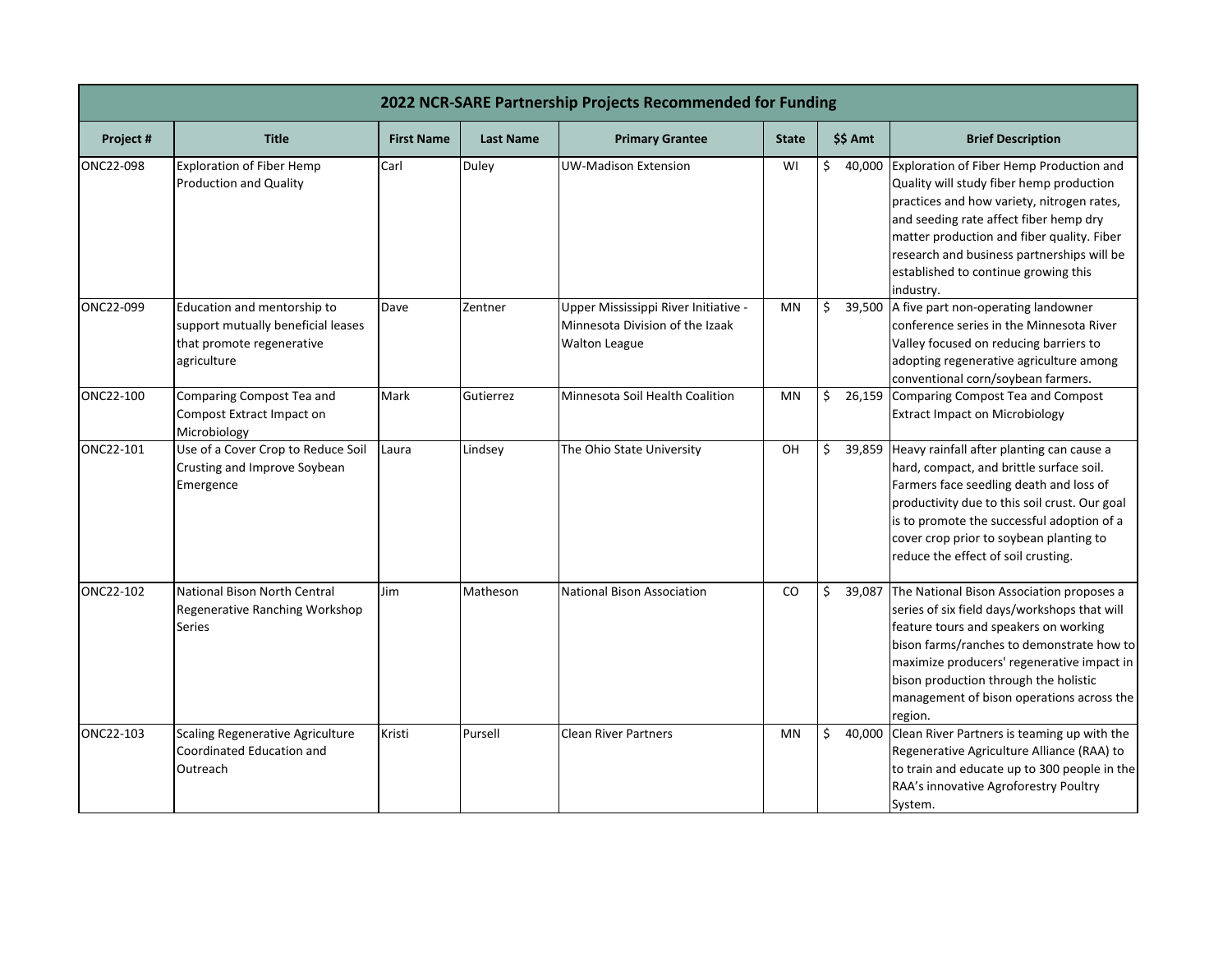| ONC22-104 | Using perennial groundcovers for<br>improved soil and nutrient<br>retention in corn/soy production                                                                | <b>Brandon</b> | Schlautman | The Land Institute                   | KS | \$       | 39,691 This project will determine whether<br>planting corn-soy rotations into Kentucky<br>Bluegrass or Kura Clover perennial<br>groundcovers, also known as perennial<br>cover crops, is an economically viable<br>strategy to limit soil and nutrient loss<br>through on-farm demonstration trials.                                    |
|-----------|-------------------------------------------------------------------------------------------------------------------------------------------------------------------|----------------|------------|--------------------------------------|----|----------|------------------------------------------------------------------------------------------------------------------------------------------------------------------------------------------------------------------------------------------------------------------------------------------------------------------------------------------|
| ONC22-105 | Increasing Industrial Hemp Acreage<br>for Fiber and Grain with Planting<br><b>Best Practices &amp; Recommendations</b>                                            | Sarah          | Stephens   | <b>KS Hemp Consortium</b>            | KS | \$       | 40,000 Since 2019, the Kansas Hemp Consortium<br>has researched and encouraged best<br>practices for hemp production. Building on<br>a 2021 SARE Farmer Rancher Grant, KHC<br>now provides farmers with recommended<br>genetics, planting techniques and guidance<br>through changing regulations and hosts<br>free, educational events. |
| ONC22-106 | Urban and Rural Mentorships for<br>Aspiring and Beginning Women<br>Farmers                                                                                        | Stephanie      | Enloe      | Women, Food & Agriculture<br>Network | IA | \$       | 40,000 This project will expand our mentorship<br>offerings to include urban farming<br>mentorships for aspiring and beginning<br>urban farmers, while strengthening our<br>recent program innovations, including our<br>farm sitting and skill building components,<br>which benefit seasoned farmers.                                  |
| ONC22-107 | The Kitchen: Where Food<br><b>Businesses Grow in North IA</b>                                                                                                     | Marie          | Boyd       | Healthy Harvest of North Iowa        | IA | \$40,000 | Healthy Harvest of NI, in partnership with<br>local farmers, will create "The Kitchen" - a<br>shared-use space offering commercial-<br>grade equipment, storage space, and<br>technical assistance to businesses to<br>develop value-added products, increasing<br>farm profitability and decreasing food<br>waste in North Iowa.        |
| ONC22-108 | Budding Communication: Improving Alcinda<br>Sustainability and Communication<br>in the Ohio Cut Flower Supply Chain<br>with Availability Calendar and<br>Database |                | Folck      | <b>Central State University</b>      | OH | \$       | 40,000 Demand for cut flowers has created<br>opportunities for small-scale, limited<br>resource farmers to provide field-grown<br>flowers for buyers. This project will gather<br>data from farmers to create an availability<br>calendar and database to help farmers<br>communicate the seasonality of locally-<br>grown flowers.      |